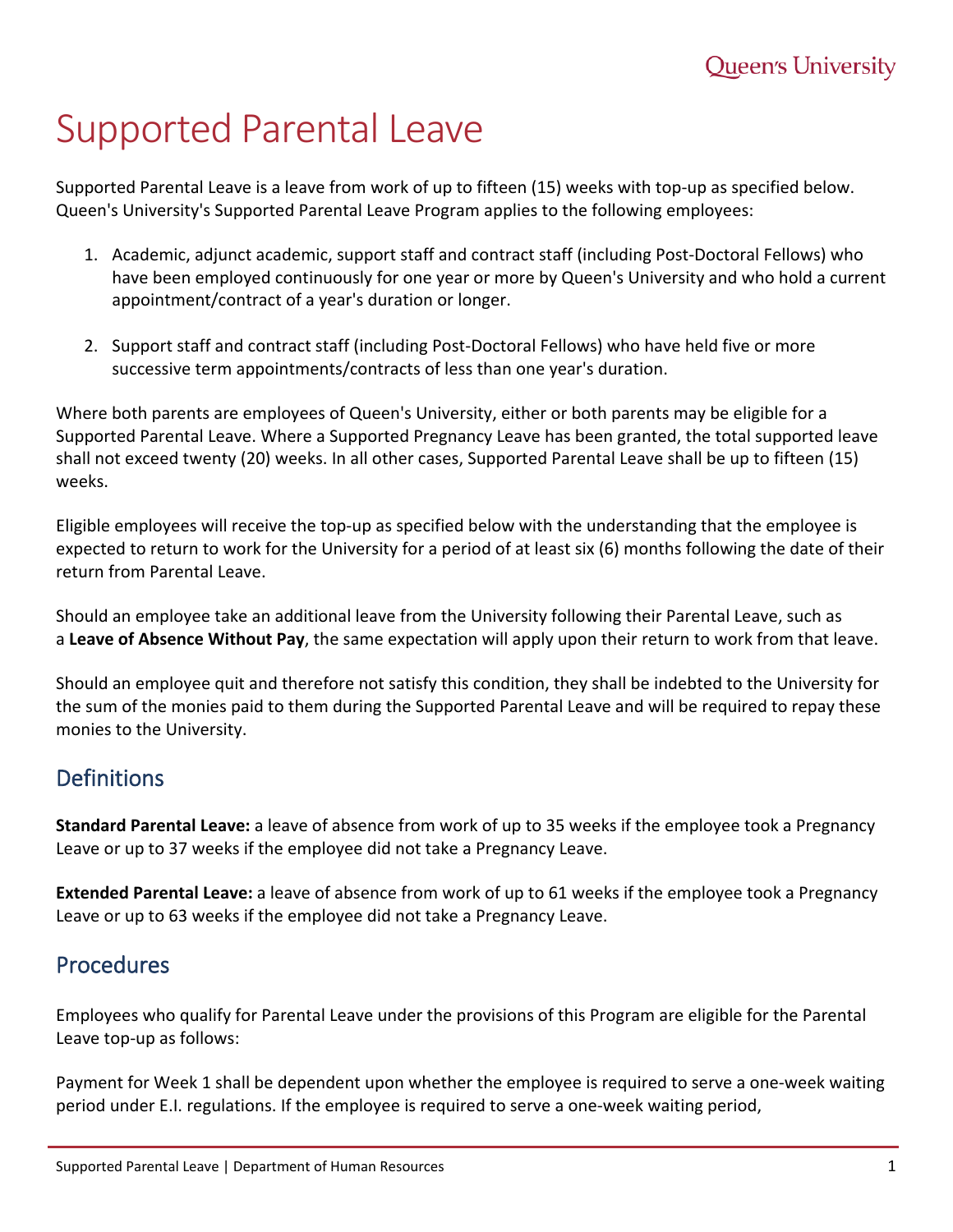1. a) below will apply. If the employee is not required to serve a one-week waiting period, 1. b) below will apply.

#### **1. Week 1**

- a. A payment equivalent to 100 % of the employee's normal basic earnings for the first week of the Parental Leave
- b. The employee will receive from the University a payment equivalent to the difference between 100% of the employee's normal basic earnings and the amount of Employment Insurance Parental Benefit calculated for a Standard Parental Leave, regardless of whether the employee elected a Standard Parental Leave or an Extended Parental Leave.

#### **2. Weeks 2 to 15:**

a. For the next fourteen (14) weeks of the Parental Leave, the employee will receive from the University a payment equivalent to the difference between 100% of the employee's normal basic earnings and the amount of Employment Insurance Parental Benefit calculated for a Standard Parental Leave, regardless of whether the employee elected a Standard Parental Leave or an Extended Parental Leave.

According to the Employment Standards Act, Supported Parental Leave falls under the provisions of Parental Leave and therefore a further forty-eight (48) weeks of leave may be available and would fall under the provisions of Unsupported Parental Leave. Any leave beyond that would fall under the provisions of **Leave of Absence Without Pay**.

During the Parental Leave the University will continue the employee on full purchased benefits if the employee so chooses. The employee is required to pay their share of the costs of the benefit plans in which they are enrolled during the full term of the leave. Direct debit authorization will be required from the employee to cover the cost of the employee's portion of the benefit premium. The employee is informed of these costs during a meeting with their Human Resources Advisor. Although the employee does not have to decide which benefits to maintain at this meeting, they should make this decision as soon as possible.

Supported Parental Leave may commence any time after a birth, or an adoption takes place provided that it is completed within the first seventy-eight (78) weeks of the baby's birth or the date in which a child is placed into the custody, care and control of the parent for the first time. For an employee taking Pregnancy Leave, Parental Leave must commence when the Pregnancy Leave ends.

Both service credit and vacation entitlement continue to accrue while the employee is on Parental Leave. Upon return to work the employee will be entitled to the same amount of vacation days as if they had worked. With the permission of the department head, this time may be added on to the end of the Parental Leave. Service and vacation entitlement however, will be prorated by the amount of additional time an employee may be granted under the Leave of Absence without Pay policy outside of any entitlement under Pregnancy and Parental Leaves.

An employee who wishes to change the date of their return to work must give the department head or designate at least four (4) weeks' notice before the date they wish to end the leave.